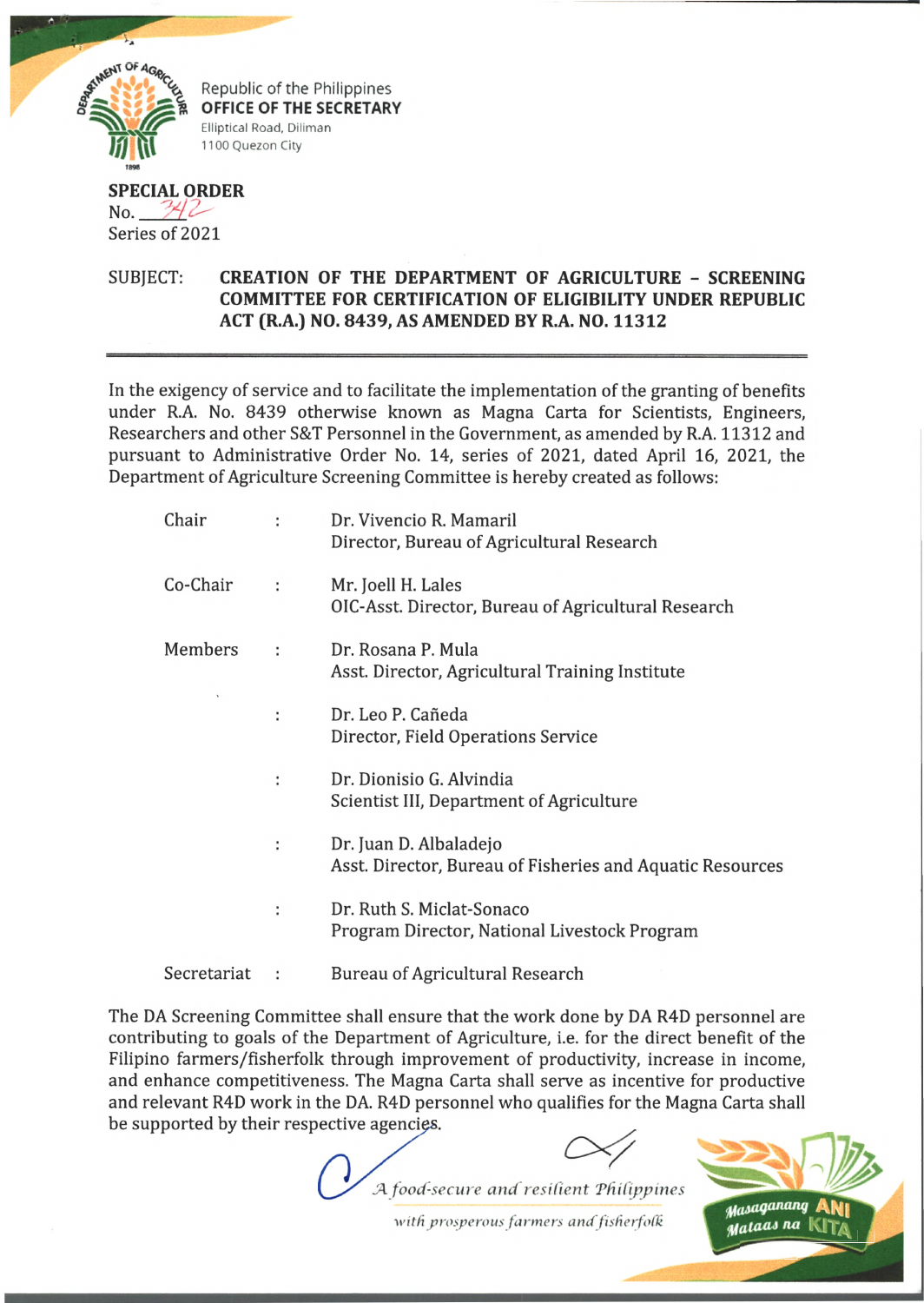The DA Screening Committee shall perform the following functions:

- 1. Set the criteria for evaluation of applications in both DA Screening Committee and Agency Screening Committee;
- 2. Evaluate and validate the documents submitted by the Agency Screening Committee;
- 3. Submit to the Secretary its findings and recommendation for approval;
- 4. Perform such other related functions as may be necessary to achieve the purpose for which the DA Screening Committee was created.

All expenses to be incurred in relation to the performance of the DA Screening Committee's functions shall be chargeable against BAR funds, subject to the usual accounting and auditing rules and regulations.

This Order shall take effect immediately and shall remain in force unless revoked, amended or modified in writing.

Done this  $17\frac{11}{11}$  day of May 2021.

**WILLIAM D. DAR, P.** Secretary

**DEPARTMENT OF AGRICULTURE** DEPARTMENT OF AGRICULTURE in replying pls cite this code in replying pis cite this court. Received : 06/14/2021 04:19 PM

 $i_1 + i_2$ 



*JA food-secure and resilient 'Philippines*

 $with$  prosperous farmers and fisherfolk